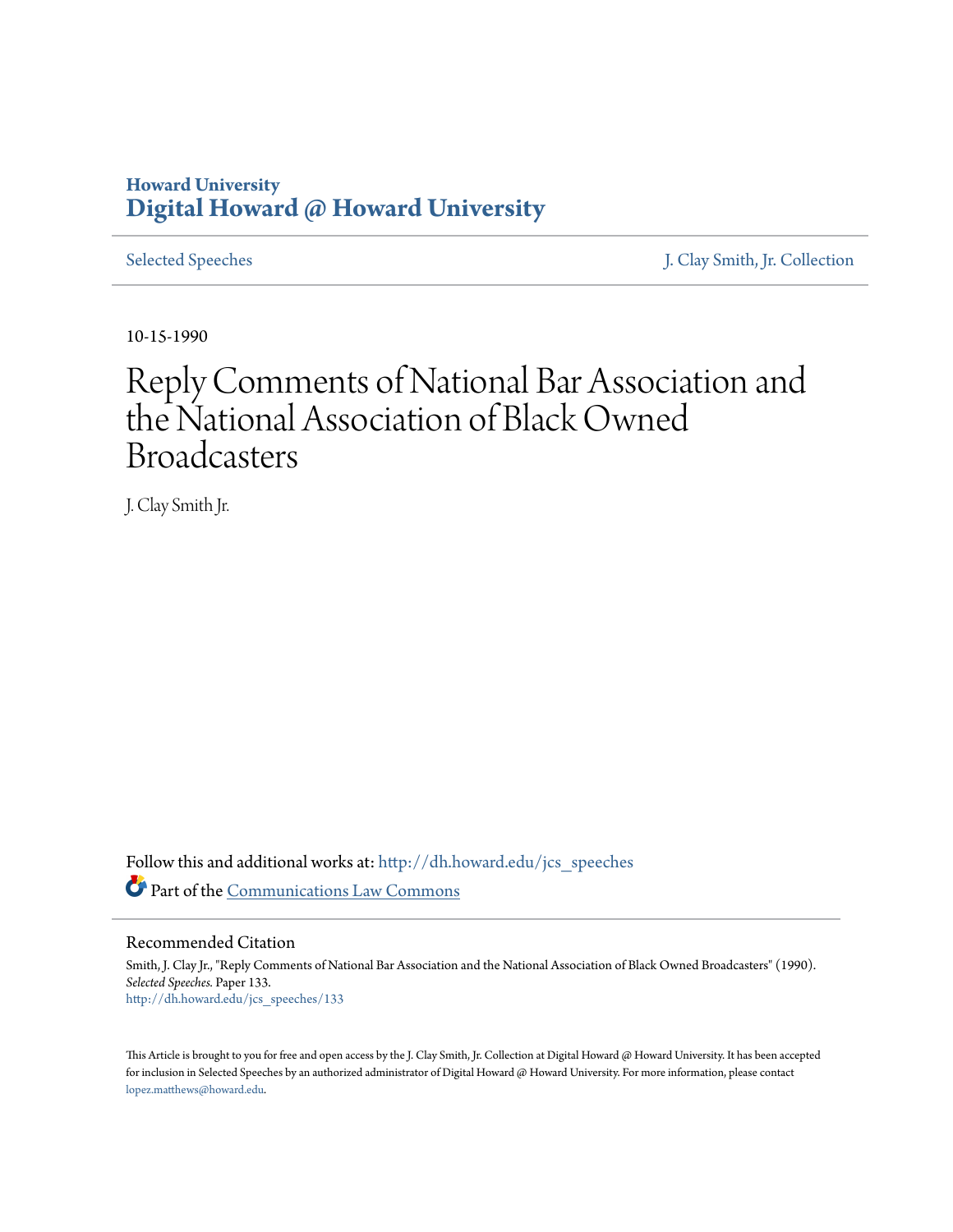**RECEIPT COP'** 

155

AND MELTING

#### BEFORE THE

## Federal Communications Commission

WASHINGTON, D.C.

) ) ) ) ) ) )

In the Matter of

MM Docket No. 90-263

Amendment of Section 73.3525 of the Commission's Rules Regarding Settlement Agreements Among Applicants for Construction Permits

To: The Commission

### REPLY COMMENTS OF NATIONAL BAR ASSOCIATION AND THE RATIONAL ASSOC:IATIOH OF BLACK OWRBD BROADCASTERS

National Bar Association and the National Association of Slack Owned Broadcasters, Inc. by its attorneys, hereby submits a Reply to Comments filed in response to the Commission's Notice of Proposed. Rulemaking, FCC 90-193 (released July 2, 1990) ("NPRM") in the above-captioned proceeding. The National Bar Association ("National Bar") was founded in 1925, and is an organization comprised of approximately 25,000 African-American lawyers throughout the United States. The National Sar actively engages in civil rights litigation in the pursuit of justice for the rights of African-Americans and other minorities. For the past 40 years, National Bar has participated in the formulation of telecommunications policy, particularly as such policies relate to minority ownership of and employment in telecommunications facilities. The National Association of Black Owned Broadcasters ("NABOS") is the trade association representing the interests of the 180 commercial radio and 18 commercial television stations across the country owned·by African-Americans. NABOB has two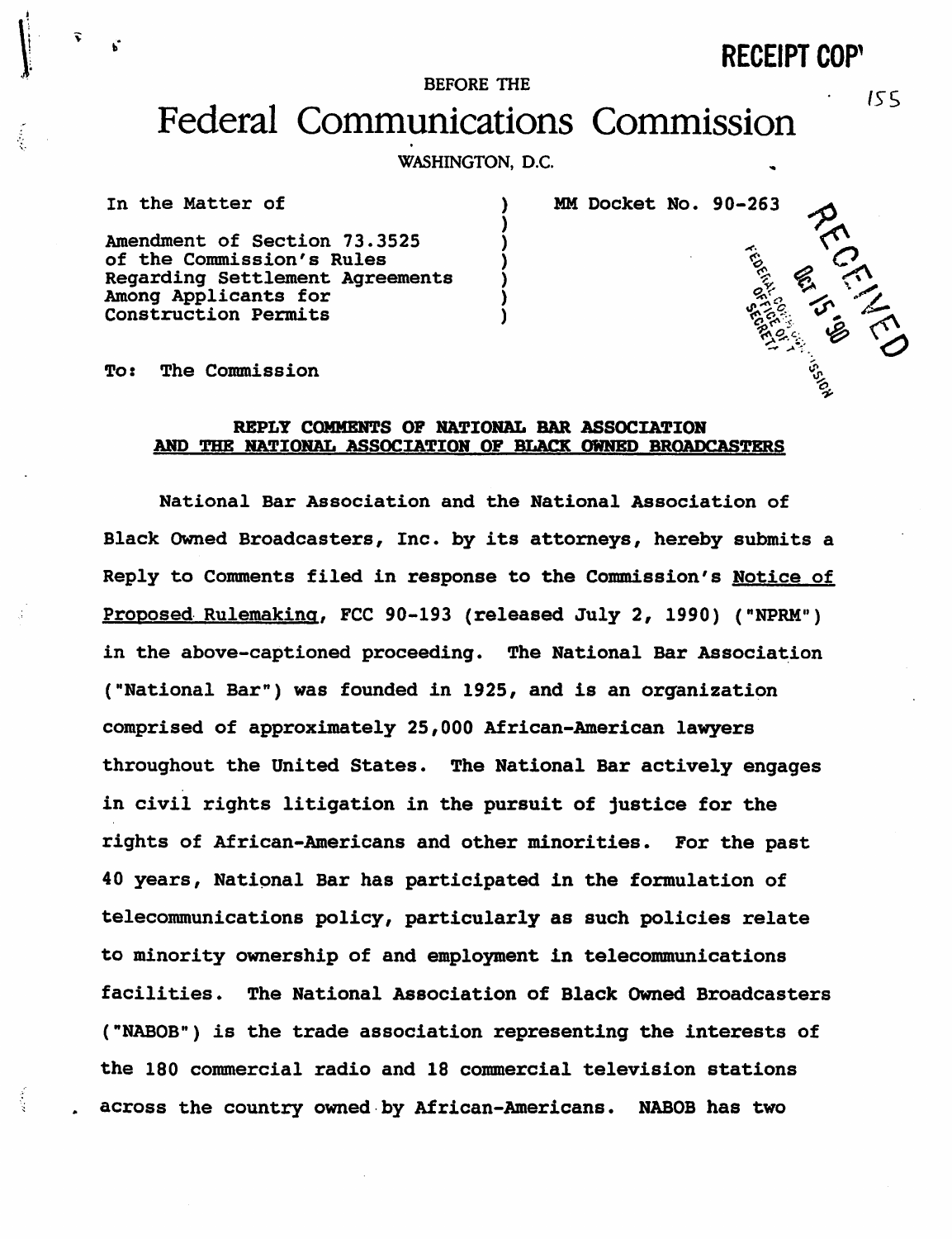principle objectives: to increase the number of African-American owners of radio and television stations, and to improve the business climate in which African-American owned radio and television stations operate.

1. In the NPRM, the Commission solicited comments on its proposal to impose limitations on payments that can be made to settle cases involving competing applicants for new broadcast stations, or for proposed modifications to facilities of existing stations. As the National Bar and NABOB are most interested in this policy to the extent that it affects minority ownership of broadcast facilities, these Comments will specifically address the Commission's proposal to limit settlement payments in comparative hearing cases for new FM and television facilities.

2. National Bar and NABOB generally favor the Commission's interest in placing limits on settlement amounts. Such a policy, if implemented in the comparative hearing process for new stations, comports with the public interest in that it would significantly reduce, if not albeit eliminate, non bona fide applicants from applying for new facilities. This would further ensure that construction permits for new facilities would be issued to the most qualified applicants, i.e. those applicants qualified under the standards of the Policy Statement on Comparative Broadcast Hearings, 1 FCC 2d 393 (1965) ("policy Statement") and interpretive cases.

3. As correctly noted by Comments of Black Citizens for a Fair Media (filed Sept. 14, 1990) ("BCFM Comments") the public interest is harmed by unlimited recovery *in* two major ways:

 $-2-$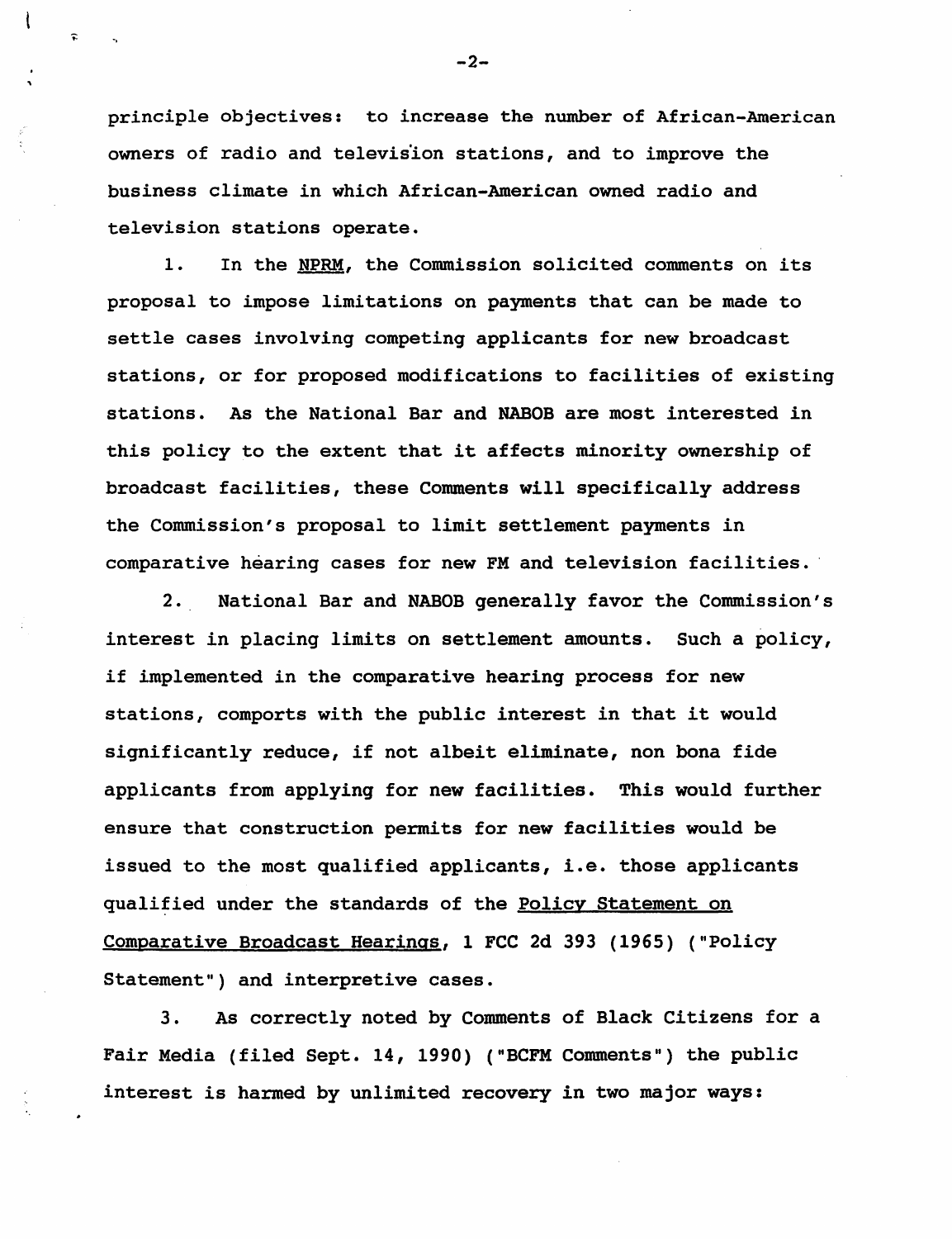- (i) comparative factors are not considered in settlement cases, thus an applicant with the greatest financial resources succeeds in'buying out bona fide applicants; and
- (11) creates economic incentive to file competing applications for potential pay off in settlement, and not for purpose of obtaining license, and constructing and operating the station.

BCFM Comments, p. 5.

j

4. As further noted by BCFM, a result of a limit on settlement payments will be to discourage the filing of "sham" applications. A reduction in the filing of sham applications would logically streamline the process, decrease the number of motions filed by and against competitors engaged in comparative proceedings, and very likely encourage the merger of the comparatively strongest applicants in a proceeding. $\frac{1}{2}$ 

5 .. In addition, the Commission cannot overlook the fact that prosecuting a broadcast application for a new facility is not only a long, arduous process, but in practical terms it *is*  financially straining *in* that it typically requires that parties retain the services of legal counsel that specialize in these types of proceedings, as well as retain a broadcast engineer to complete the technical portions of the application in a manner satisfactory to both the Commission and the Federal Aviation Administration. In some instances, those applicants

 $-3-$ 

 $1/$  In accordance with the Policy Statement, a comparatively strong applicant is one with no attributable media interests, and who proposes to integrate principals who are 1) local residents, 2) involved in the affairs of the proposed community of license, 3) has past broadcast experience, and 4) proposes minority and/or female ownership.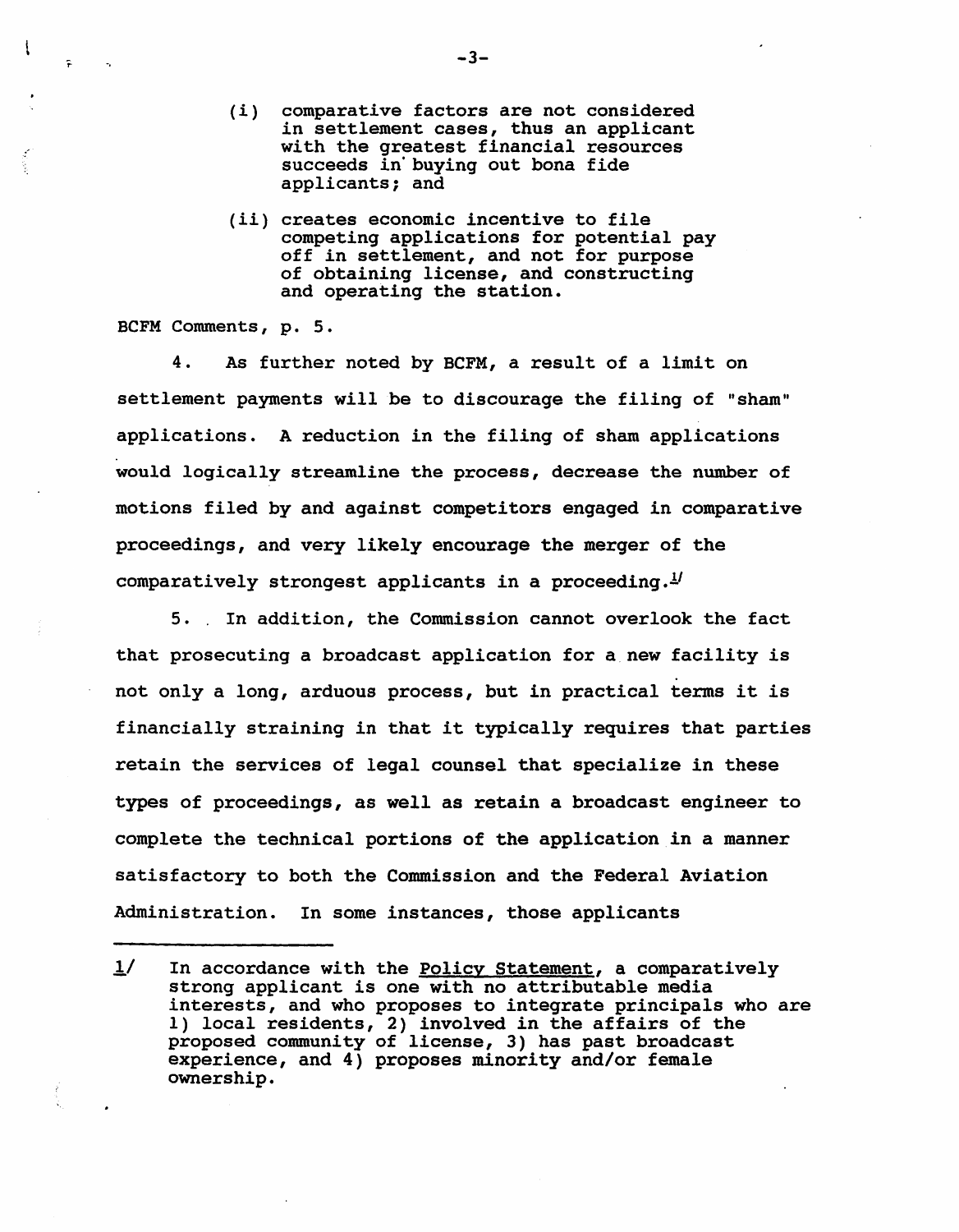comparatively superior to others in a proceeding, are also least likely to have the financial wherewithal to afford to effectively and vigorously prosecute and defend an application in a large, multi-party proceeding. That is, much of an applicant's funds are directed towards prosecuting the application, that in some instances funds intended for building and operating the proposed facility are depleted prior to termination of the proceeding. $2^I$ Thus, a limit on settlement payments would benefit would-be minority entrepreneurs by helping to preserve their financial resources for construction and operation of their proposed facilities, rather than *in* prosecuting and defending their broadcast proposals in lengthy, protracted litigation.

6. The comments of the National Association of Broadcasters ("NAB Comments") assert that the Commission should "prohibit recovery of any expenses" in comparative hearings for new stations. While the position of NAB supports an absolute prohibition on recovery of expenses in order to prevent abuse of the existing process, the National Bar and NABOB are concerned that such a sweeping policy might discourage applicants with limited financial resources from applying for new facilities for fear of not being able to recoup any of the expenses related to the prosecution of their application. While National Bar and

 $-4-$ 

 $2/$  On September 26-27, 1990, the Commission conducted a conference in conjunction with the Howard University Small Business Development Center and the National Telecommunications Information Agency entitled "Communications and Minority Enterprise in the 1990's." At the workshops conducted during the two-day conference, the issue of obtaining financing for telecommunications businesses was an issue that was raised repeatedly by conference attendees.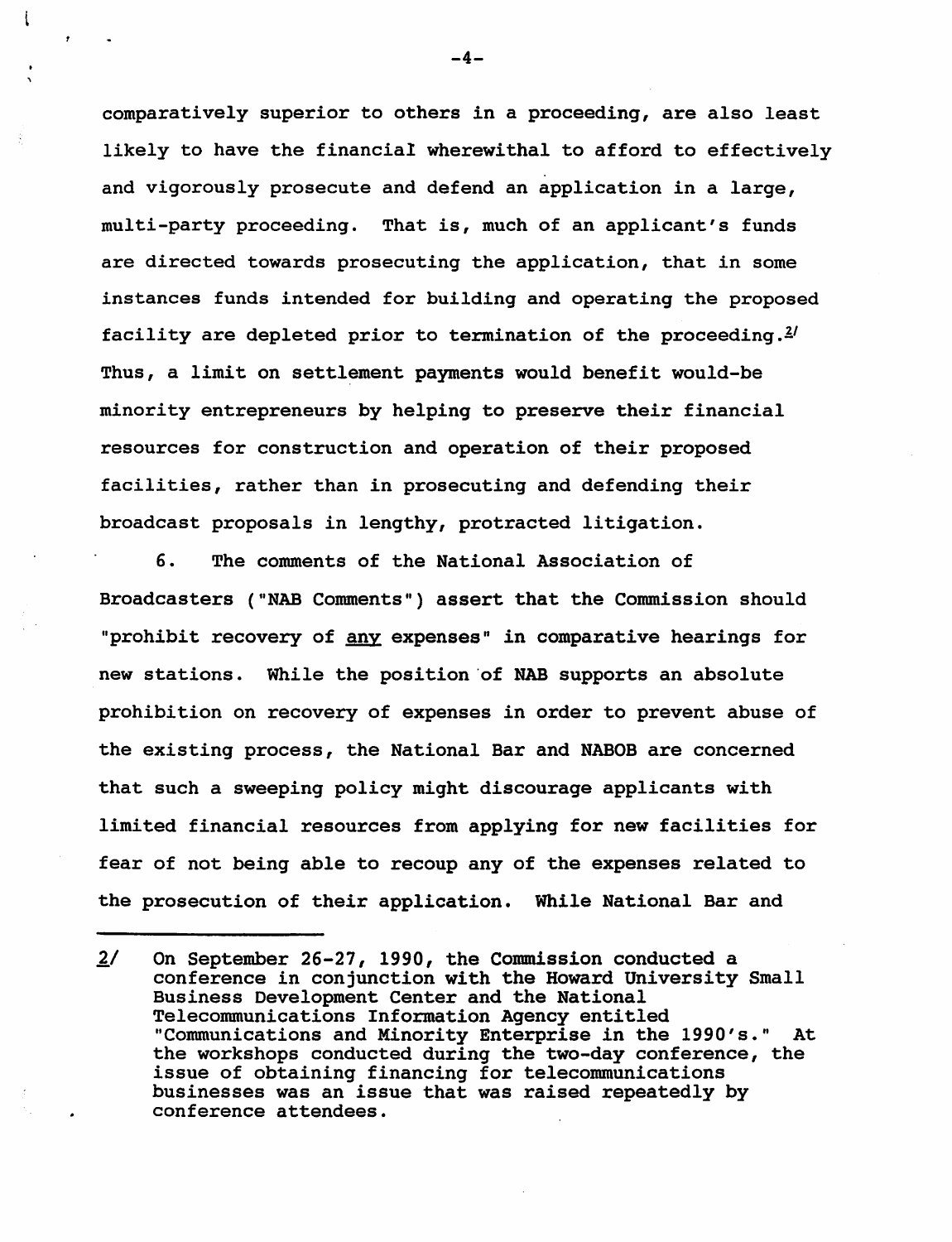NABOB can appreciate NAB's position that the Commission take the profit margin out of the comparative hearing process altogether, the interests of those applicants that can garner sufficient funds to construct and operate their proposed facilities, but that do not have deep pockets to "play hard-ball in the process" must be protected. The end result of NAB's position is that financially modest applicants would be discouraged from participating *in* the hearing process since it would leave them with no prospect of recovering their investment should their application be dismissed.

7. American Women in Radio and Television ("AWRT") "opposes any caps on settlement payments prior to a release of the hearing designation order and prior to payment of the hearing fee." AWRT Comments at 2. In that vein, AWRT "proposes a 60-day waiting period following issuance of the HDO during which time applicants focus solely on settlement." Id. at 3. Hearing fees and notices of appearance would be due after that period. National Bar and NABOB oppose AWRT's proposal as it does not fully serve to take the profit-margin out of the comparative process for new FM stations. The hearing process does not truly commence until notices of appearance and hearing fees are filed by parties wishing to pursue the construction permit. If the Commission were to designate a period of time for parties to focus on settlement, it should be after the filing of notices of appearance. Moreover, AWRT's proposal of instituting a multiplier that would be applied toward expenses is a proposal to be considered, but is somewhat troubling in that it may result in

-5-

 $\mathsf{L}$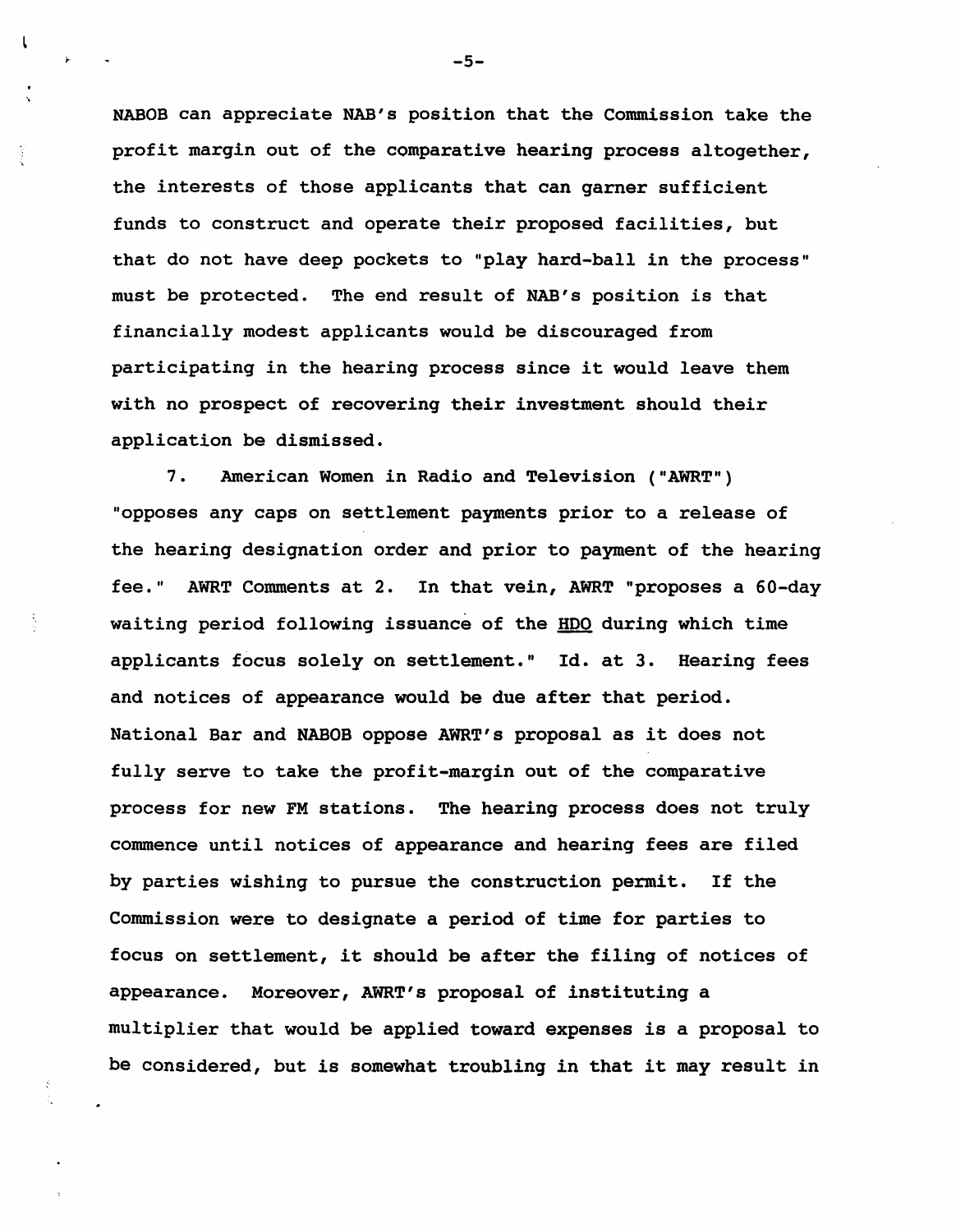discouraging less wealthy applicants from participating in proceedings, and encouraging wealthy applicants to stay *in* a proceeding with the prospect of financially straining smaller applicants out of the competition.

### Conclusion

For the foregoing reasons, the National Bar Association and the National Association of Black Owned Broadcasters, Inc. support efforts by the Commission to limit settlement payments to competing applicants for new facilities, to that of expenses related to the prosecution of the application, in all phases of the comparative proceeding.

Of Counsel:

 $\mathbf{I}$ 

Erroll D. Brown, Esq. Cynthia R. Mabry, Esq. Lisa C. Wilson, Esq.

National Bar Association 1255 Eleventh St., N.W. Washington, D.C. 20001

Respectfully submitted, NATIONAL BAR ASSOCIATION

 $\epsilon_{\rm By}:$  / clay  $\delta_{\rm m}:$  +  $\ell$ . By:  $\frac{1}{J}$ . Clay Smith, Jr.

Howard University School of Law 2900 Van Ness St., N.W. Washington, D.C. (202) 806-8028

NATIONAL ASSOCIATION OF BLACK OWNED BROADCASTERS, INC.

Bγ

James L. Winston esmond P. Brown Rubin, Winston, Diercks & Harris 1730 M St., N.W. Suite 412 Washington, D.C. 20036 (202) 861-0870

Dated: October 15, 1990